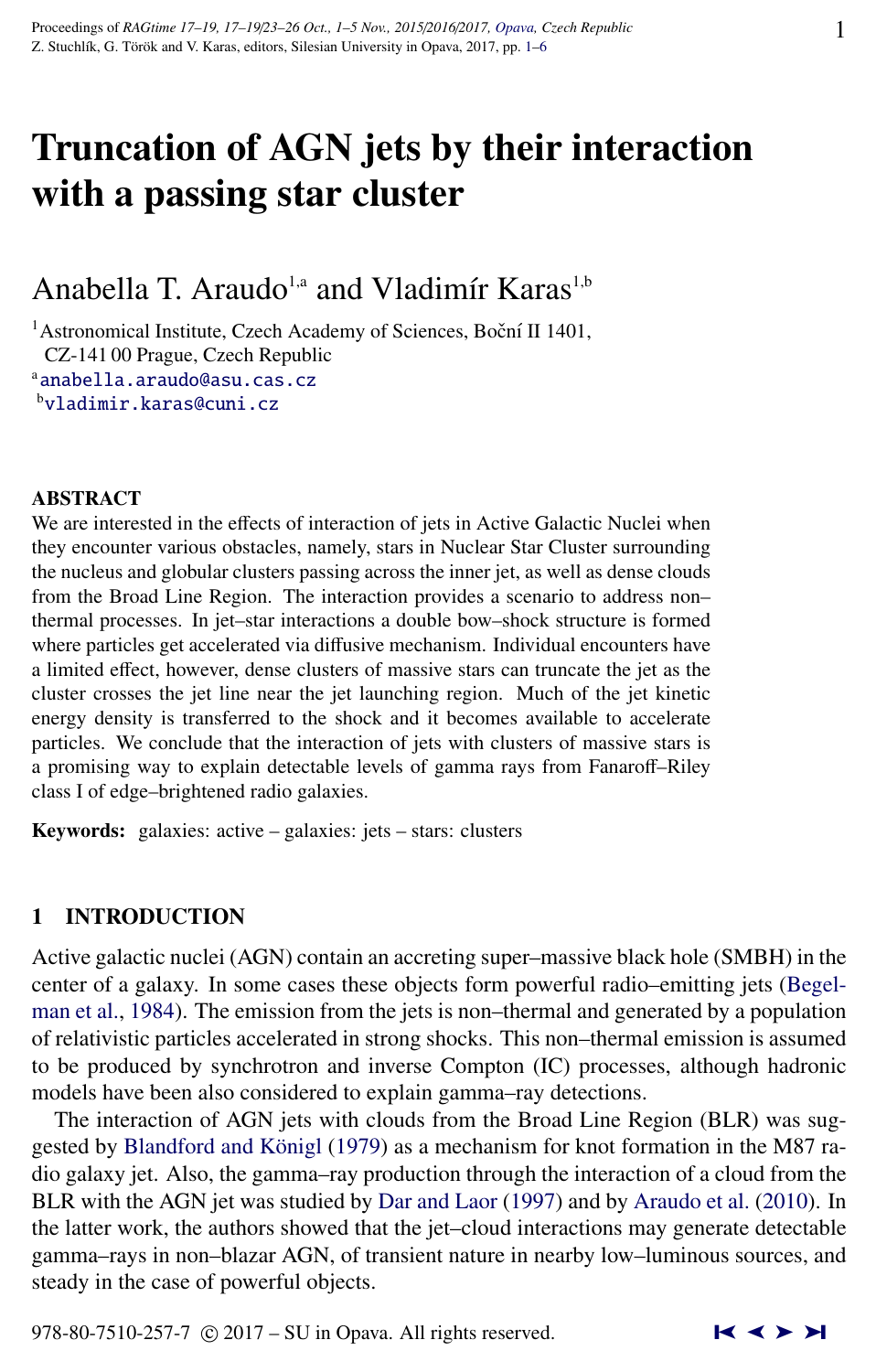### 2 *A. Araudo and V. Karas*

Stars surround the central region of AGN. Nuclear star clusters have been detected in majority of galaxies and they represent the densest stellar systems [\(Neumayer et al.,](#page-5-0) [2011;](#page-5-0) Schödel et al., [2014\)](#page-5-0). Also, the globular cluster population evolves within the galactic potential and it may provide stars into interaction region of jets [\(Gnedin et al.,](#page-5-0) [2014;](#page-5-0) [Fragione](#page-4-0) [et al.,](#page-4-0) [2017\)](#page-4-0). Jet–star interactions have been studied as a possible mechanism of jet mass loading and deceleration. In the seminal work of [Komissarov](#page-5-0) [\(1994\)](#page-5-0), the interaction of low–mass stars with jets was considered to analyse the mass transfer from the former to the latter in elliptical galaxies, concluding that jet–star interactions can significantly affect the jet dynamics and matter composition in low–luminous jets. Later on, and motivated by the detection of gamma–ray emission in misaligned AGN jets, different authors considered jet–star interactions as a possible scenario to produce shocks, accelerate particles, and emit non–thermal photons.

The interaction of AGN jets with massive stars was investigated by a number of authors (see, e.g., [Araudo et al.](#page-4-0)  $(2013)$ ; [Wykes et al.](#page-5-0)  $(2015)$ ; Bednarek and Banasiński  $(2015)$ , and further references cited therein). [Barkov et al.](#page-4-0) [\(2010\)](#page-4-0) studied the interaction of AGN jets with red giant stars. In all the cases, the conclusion is that in order to have a detectable level of gamma–ray emission, a large number of stars have to be simultaneously present within the jet. More recently, [Vieyro et al.](#page-5-0) [\(2017\)](#page-5-0) analyzed the collective non–thermal emission from AGN jets interacting with early–type stars. They conclude that, for the particular case of radio galaxy M87, the gamma–ray emission level produced by jet–star interactions is below the detected flux in the GeV domain.

[Hubbard and Blackman](#page-5-0) [\(2006\)](#page-5-0) analysed the mass loading and truncation of the jet by interactions with stars, also considering the case of an interposed stellar cluster. [Bednarek](#page-4-0) and Banasiński [\(2015\)](#page-4-0) investigated the interaction of globular clusters with jets at few kpc from the SMBH. They considered that the power of the collective wind of globular clusters is determined by the relativistic winds of individual milliarcsecond pulsars within the cluster. Even when pulsars have a relativistic wind, the collective wind has a size of  $\sim$  1 pc in the case of Cen A where the jets have a kinetic luminosity  $L<sub>i</sub> \sim 10^{43}$  erg s<sup>-1</sup> [\(Wykes et al.,](#page-5-0) [2015\)](#page-5-0). Therefore, the collision of a single globular cluster cannot truncate the jet and about 10 clusters simultaneously within the jet are required to have a detectable level of non–thermal emission.

In the present contribution we study the interaction of AGN jets with a single cluster of massive stars. To this end we consider standard prescriptions for jets and stellar cluster collective winds.

# 2 JET–STELLAR CLUSTER INTERACTION

Jets from AGN are relativistic, with bulk Lorentz factors reaching  $\Gamma \sim 10$  where the terminal velocity is thought to be set by the radiation drag and the ambient medium into which the jet propagates [\(Abramowicz et al.,](#page-4-0) [1990;](#page-4-0) [Vokrouhlicky and Karas,](#page-5-0) [1991;](#page-5-0) [Fukue,](#page-4-0) [2005\)](#page-4-0). The matter composition of these jets is not well known and two different prescriptions are commonly adopted: a jet composed only by electron–positron pairs (e.g. [Komissarov](#page-5-0) [\(1994\)](#page-5-0)), and a lepto–hadronic jet (e.g. Reynoso et al. 2011) with the same number density of protons and electrons, i.e.  $n_e = n_p$ .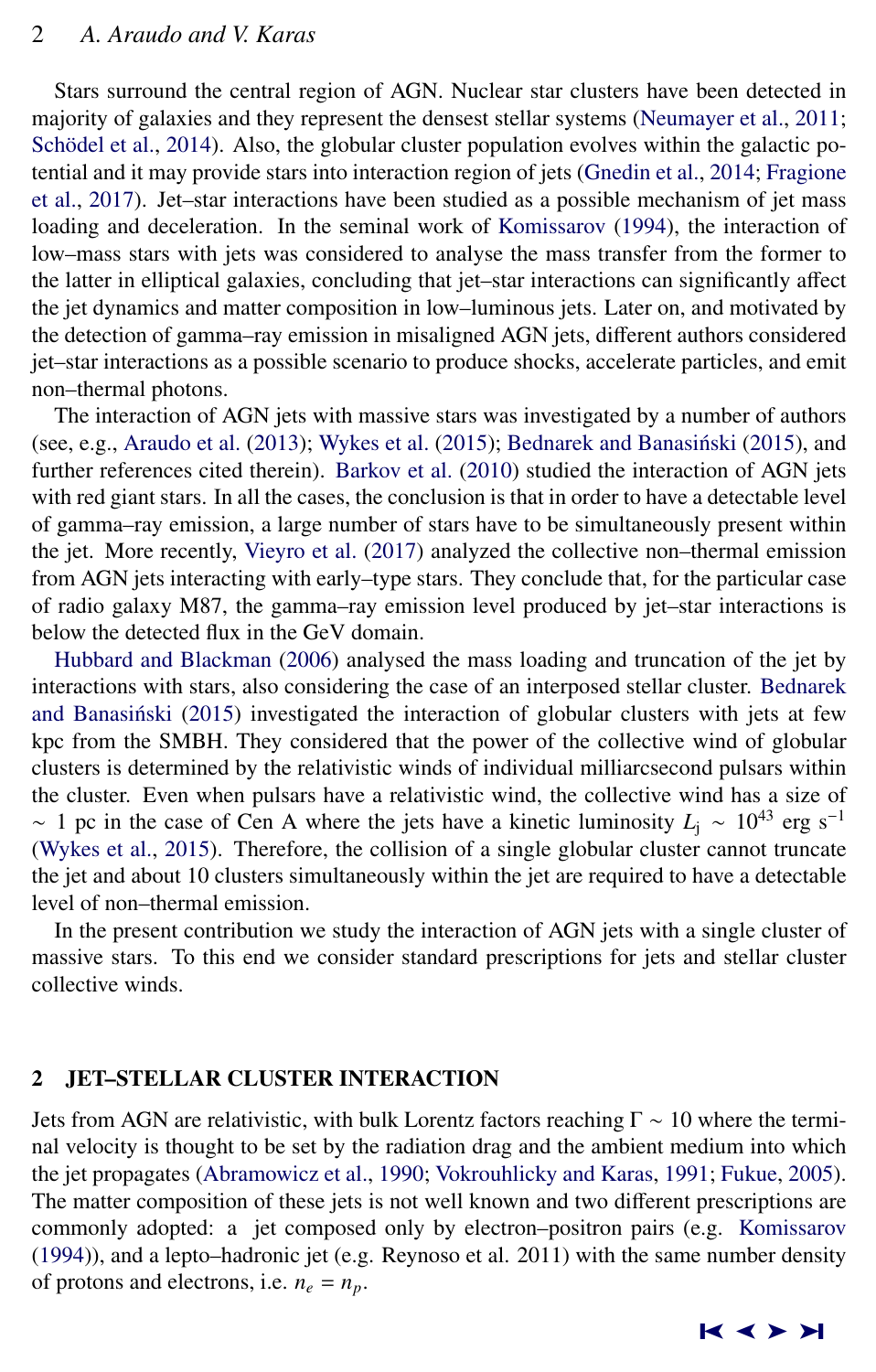In the present work we consider a lepto–hadronic jet. Concerning the kinetic luminosity  $(L_j)$ , jets from type I Faranoff–Riley (FR I) galaxies are less luminous, with  $L_j$  <  $10^{44}$  erg s<sup>-1</sup>, whereas FR II jets have  $L_j > 10^{44}$  erg s<sup>-1</sup>. The jet kinetic pressure is

$$
P_{\rm j} = \frac{L_{\rm j}}{\sigma_{\rm j} c} \sim 10^{-8} \left(\frac{R_{\rm j}}{\rm pc}\right)^{-2} \left(\frac{L_{\rm j}}{10^{40} \rm \, erg \, s^{-1}}\right) \rm \, erg \, cm^{-3} \tag{1}
$$

where  $\sigma_j = \pi R_j^2$  is the jet cross section and  $R_j$  is the jet width. The former, less energetic sources are particularly interesting from the viewpoint of our current considerations sources are particulary interesting from the viewpoint of our current considerations.

The collective wind (i.e., the superposed wind from cluster members; CW) of a cluster of massive stars interacting with an AGN jet can block a significant fraction of the jet cross section [\(Hubbard and Blackman,](#page-5-0) [2006\)](#page-5-0). Cantó et al. (2000) performed a hydrodynamical study of the collective wind of a dense cluster of massive stars. It can be described as a single wind with mass–loss rate  $\dot{M}_{\text{cw}} \sim 10^{-4} M_{\odot} \text{ yr}^{-1}$  and velocity  $v_{\text{cw}} \sim 1000 - 2000 \text{ km s}^{-1}$ (Torres and Domingo-Santamaría, [2007\)](#page-5-0).

The interaction of a stellar cluster with the jet produce a double bow–shock structure as described in e.g. [Araudo et al.](#page-4-0) [\(2013\)](#page-4-0). The shock in the jet is relativistic whereas the shock in the collective wind is non–relativistic with a velocity  $\sim v_{\rm cw}$ . The contact discontinuity is located at a distance  $R_{\rm SD}$  from the center of the cluster, where the jet and cluster wind  $P_{\text{cw}} = \dot{M}_{\text{cw}} v_{\text{cw}} / (\pi R_{\text{sp}}^2)$  ram pressures are equated. By equating  $P_{\text{cw}} = P_{\text{j}}$  we find

$$
\frac{R_{\rm sp}}{R_{\rm j}} = 0.5 \left( \frac{\dot{M}_{\rm cw}}{10^{-4} \, \text{M}_{\odot} \text{yr}^{-1}} \right)^{0.5} \left( \frac{v_{\rm cw}}{2000 \, \text{km s}^{-1}} \right)^{0.5} \left( \frac{L_{\rm j}}{10^{40} \, \text{erg s}^{-1}} \right)^{-0.5} . \tag{2}
$$

We can see that a cluster of massive stars can truncate the jets in FR I radio galaxies (i.e.  $R_{\rm SD}/R_i \sim 1$ ) and therefore most of the jet kinetic luminosity is transferred to the shock and available to accelerate particles, as we discuss in the next section.



Figure 1. Sketch of the jet-stellar cluster interaction. Two shocks develop and a transition region, as described in the text.

#### ➤❙ ➤➤ ➤❙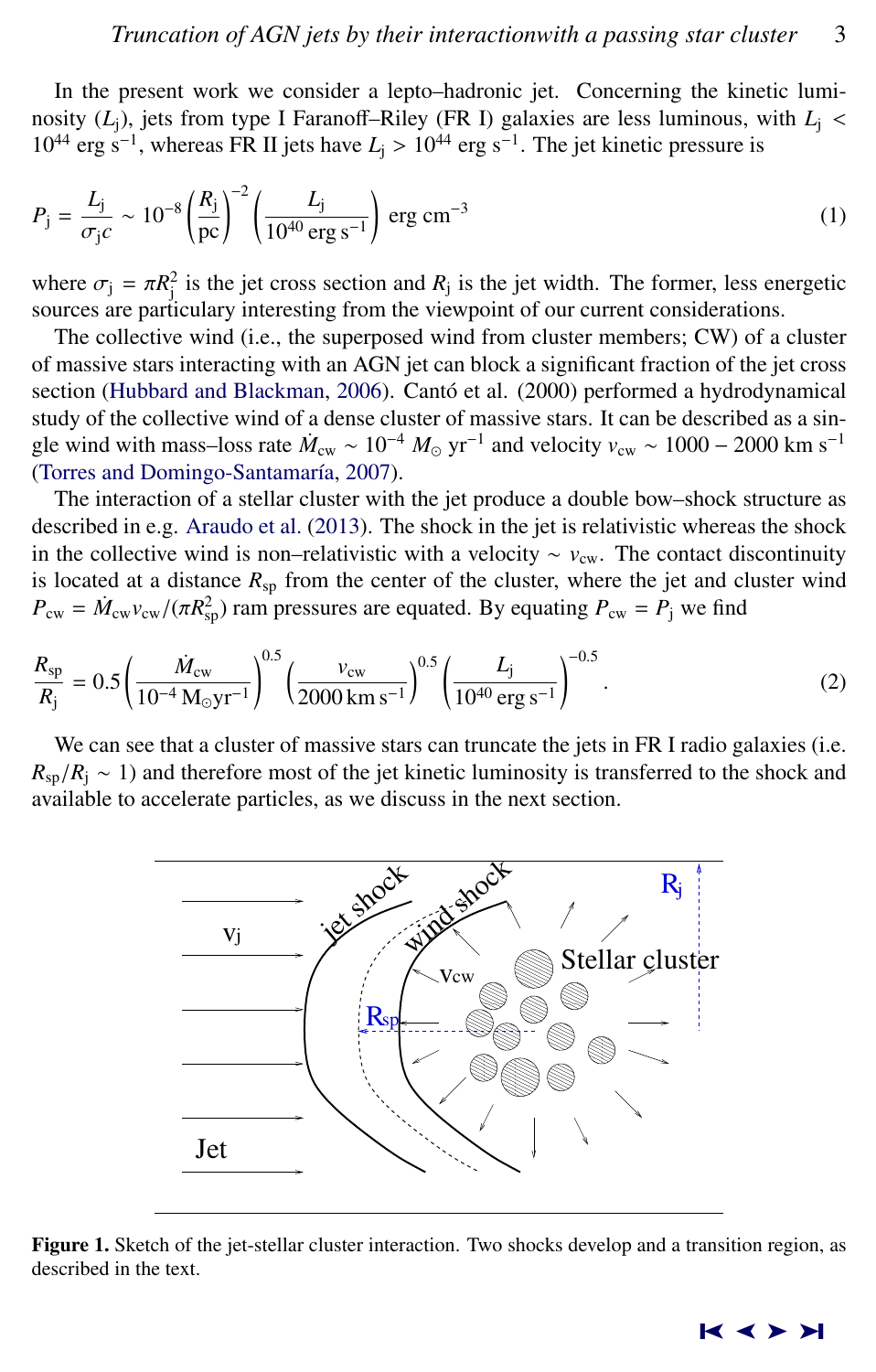#### 3 PARTICLE ACCELERATION AND NON–THERMAL EMISSION

Particles can be accelerated in both jet and CW shocks, and emit non–thermal emission in the shocked plasma. Diffusive acceleration of particles in relativistic and non–relativistic shocks has been studied by different authors with detailed semi–analytical and numerical approaches (e.g. [Kirk et al.](#page-5-0) [\(2000\)](#page-5-0); [Park et al.](#page-5-0) [\(2015\)](#page-5-0)). Here we follow a simple description.

The luminosity of the shock in the jet is  $L_{\text{sh,j}} = (R_{\text{sp}}/R_{\text{j}})^2 L_{\text{j}}$  giving

$$
\left(\frac{L_{\rm sh,j}}{\rm erg\,s^{-1}}\right) = 2.5 \times 10^{39} \left(\frac{\dot{M}_{\rm cw}}{10^{-4}\,\rm M_{\odot}yr^{-1}}\right) \left(\frac{v_{\rm cw}}{2000\,\rm km\,s^{-1}}\right). \tag{3}
$$

The shock in the collective wind have a luminosity *<sup>L</sup>*sh,cw <sup>∼</sup> *<sup>L</sup>*cw, where

$$
\left(\frac{L_{\rm cw}}{\rm erg\,s^{-1}}\right) \sim 10^{38} \left(\frac{\dot{M}_{\rm cw}}{10^{-4}\,\mathrm{M}_{\odot}\mathrm{yr}^{-1}}\right) \left(\frac{v_{\rm cw}}{2000\,\mathrm{km\,s^{-1}}}\right)^2.
$$
\n(4)

By assuming that a fraction  $\zeta_{nt} \sim 0.01 - 0.1$  of  $L_{sh,j}$  and  $L_{cw}$  goes to non–thermal particles, the luminosity in non thermal electrons  $(L_e)$  and protons  $(L_p)$  is  $L_{nt} = L_e + L_p = \zeta_{nt} L_{sh}$ . The magnetic field *B* plays an important role in the acceleration of particles. By assuming that the magnetic energy density  $U_{\text{mag}} = B^2/8\pi$  is in equipartition with non–thermal particles,<br>i.e.  $U = U_{\text{avg}} + U_{\text{avg}} = U_{\text{avg}} + U_{\text{avg}} = U_{\text{avg}}$  we find the upper limit i.e.  $U_{\text{mag}} = U_{\text{nt}}$ , where  $U_{\text{nt}} = L_{\text{nt}} / (\pi R_{\text{sp}}^2 c)$ , we find the upper limit

$$
\left(\frac{B_{\text{eq}}}{\mu G}\right) = 50 \left(\frac{\zeta_{\text{nt}}}{0.01}\right)^{0.5} \left(\frac{R_{\text{j}}}{\text{pc}}\right)^{-1} \left(\frac{L_{\text{j}}}{10^{40} \text{ erg s}^{-1}}\right)^{0.5} \tag{5}
$$

in the jet shock downstream region, and

$$
\left(\frac{B_{\text{eq,cw}}}{\mu\text{G}}\right) = 20 \left(\frac{\zeta_{\text{nt}}}{0.01}\right)^{0.5} \left(\frac{v_{\text{cw}}}{2000 \text{ km s}^{-1}}\right)^{0.5} \left(\frac{R_{\text{j}}}{\text{pc}}\right)^{-1} \left(\frac{L_{\text{j}}}{10^{40} \text{ erg s}^{-1}}\right)^{0.5} \tag{6}
$$

in the CW shock downstream region.

Accelerated particles are injected in the shock downstream region following a power–law energy distribution  $N_{e,p} \propto E_{e,p}^{\frac{p}{p}}$ , with  $\beta \sim 2$  in non–relativistic shocks (i.e. the collective wind) and  $\beta \sim 2.2 - 2.4$  in relativistic shocks (i.e. the energy density in particles wind) and  $\beta \sim 2.2 - 2.4$  in relativistic shocks (i.e. the jet). The energy density in particles with energy  $E_{e,p}$  is  $U_{e,p} \propto N_{e,p} E_{e,p}^2$ , resulting the same amount of energy in every energy decade when  $\beta = 2$ , whereas most of the energy is concentrated in low, energy particles decade when  $\beta = 2$ , whereas most of the energy is concentrated in low–energy particles when  $\beta > 2$  [\(Bell et al.,](#page-4-0) [2018\)](#page-4-0). Therefore, even when the energy budget to accelerate particles in the jet shock is larger than in the collective wind (i.e.  $L_{\text{sh,i}} > L_{\text{cw}}$ ), the energy density at the highest energies can be comparable.

Gamma–rays can be produced by proton–proton (pp) collisions with a cooling rated $E_p/dt$  $\propto n_p$  (e.g. [Kelner et al.](#page-5-0) [\(2006\)](#page-5-0)). Stellar winds are denser that AGN jets where jet–stellar cluster interactions can take place, and therefore, there are more targets for pp collisions in the collective wind than in the jet. A large density contrast, combined with the fact that the spectrum of non–thermal protons accelerated in relativistic shocks is steeper than in non– relativistic shocks, can produce a gamma–ray flux in the shocked collective wind larger than in the shocked jet region.

#### ➤❙ ➤➤ ➤❙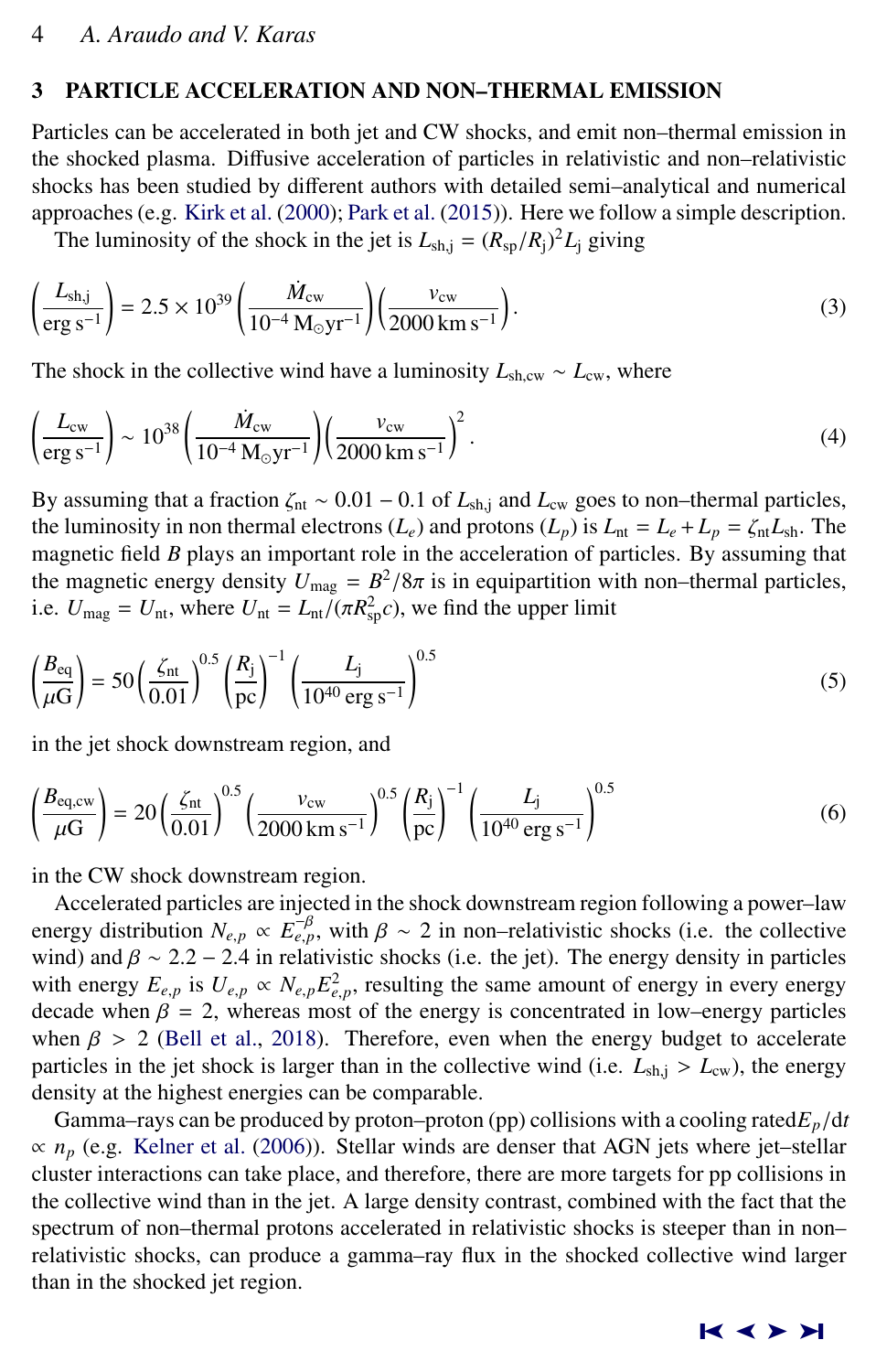# <span id="page-4-0"></span>4 CONCLUSIONS

We study the interaction of a cluster of massive stars with AGN jets as a continuous process that must occur repetitively in galactic nuclei and a promising mechanism that can trigger production of high–energy particles. We show that stellar clusters with mass loss rate  $\dot{M}_{\text{cw}} \sim 10^{-4} M_{\odot} \text{ yr}^{-1}$  and velocity  $v_{\text{cw}} \sim 2000 \text{ km s}^{-1}$  can truncate an AGN jet with kinetic luminosity *L*<sub>j</sub> ~ 10<sup>40</sup> erg s<sup>-1</sup>. Therefore, this scenario is very promising option for particle acceleration given that most of the jet kinetic luminosity will be transferred to the bow shock and therefore there is sufficient energy budget to accelerate particles and produce detectable levels of non–thermal emission, in particular in the gamma–ray domain.

#### ACKNOWLEDGEMENTS

The authors acknowledge the Czech Science Foundation (ref. 14-37086G) – "Albert Einstein Center for Gravitation and Astrophysics" in Prague, and the EU COST Action (ref. CA16104) "Gravitational waves, black holes and fundamental physics".

#### REFERENCES

- Abramowicz, M. A., Ellis, G. F. R. and Lanza, A. (1990), Relativistic effects in superluminal jets and neutron star winds, *The Astrophysical Journal* , 361, pp. 470–482.
- Araudo, A. T., Bosch-Ramon, V. and Romero, G. E. (2010), Gamma rays from cloud penetration at the base of AGN jets, *Astronomy and Astrophysics* , 522, A97, arXiv: [1007.2199](http://www.arxiv.org/abs/1007.2199).
- Araudo, A. T., Bosch-Ramon, V. and Romero, G. E. (2013), Gamma-ray emission from massive stars interacting with active galactic nuclei jets, *Monthly Notices of the Royal Astronomical Society* , 436, pp. 3626–3639, arXiv: [1309.7114](http://www.arxiv.org/abs/1309.7114).
- Barkov, M. V., Aharonian, F. A. and Bosch-Ramon, V. (2010), Gamma-ray Flares from Red Giant/Jet Interactions in Active Galactic Nuclei, *The Astrophysical Journal* , 724, pp. 1517–1523, [arXiv:](http://www.arxiv.org/abs/1005.5252) [1005.5252](http://www.arxiv.org/abs/1005.5252).
- Bednarek, W. and Banasiński, P. (2015), Non-thermal Radiation from Collisions of Compact Objects with Intermediate-scale Jets in Active Galaxies, *The Astrophysical Journal* , 807, 168, [arXiv:](http://www.arxiv.org/abs/1506.01181) [1506.01181](http://www.arxiv.org/abs/1506.01181).
- Begelman, M. C., Blandford, R. D. and Rees, M. J. (1984), Theory of extragalactic radio sources, *Reviews of Modern Physics*, 56, pp. 255–351.
- Bell, A. R., Araudo, A. T., Matthews, J. H. and Blundell, K. M. (2018), Cosmic-ray acceleration by relativistic shocks: limits and estimates, *Monthly Notices of the Royal Astronomical Society* , 473, pp. 2364–2371, arXiv: [1709.07793](http://www.arxiv.org/abs/1709.07793).
- Blandford, R. D. and Königl, A. (1979), Relativistic jets as compact radio sources, The Astrophysical *Journal* , 232, pp. 34–48.
- Dar, A. and Laor, A. (1997), Hadronic Production of TeV Gamma-Ray Flares from Blazars, *Astrophysical Journal Letters* , 478, pp. L5–L8, arXiv: [astro-ph/9610252](http://www.arxiv.org/abs/astro-ph/9610252).
- Fragione, G., Antonini, F. and Gnedin, O. Y. (2017), Disrupted Globular Clusters and the Gamma-Ray Excess in the Galactic Centre, *ArXiv e-prints*, arXiv: [1709.03534](http://www.arxiv.org/abs/1709.03534).
- Fukue, J. (2005), Terminal Speed of On-Axis Jets from a Supercritical Accretion Disk, *Publications of the Astronomical Society of Japan* , 57, pp. 691–698.